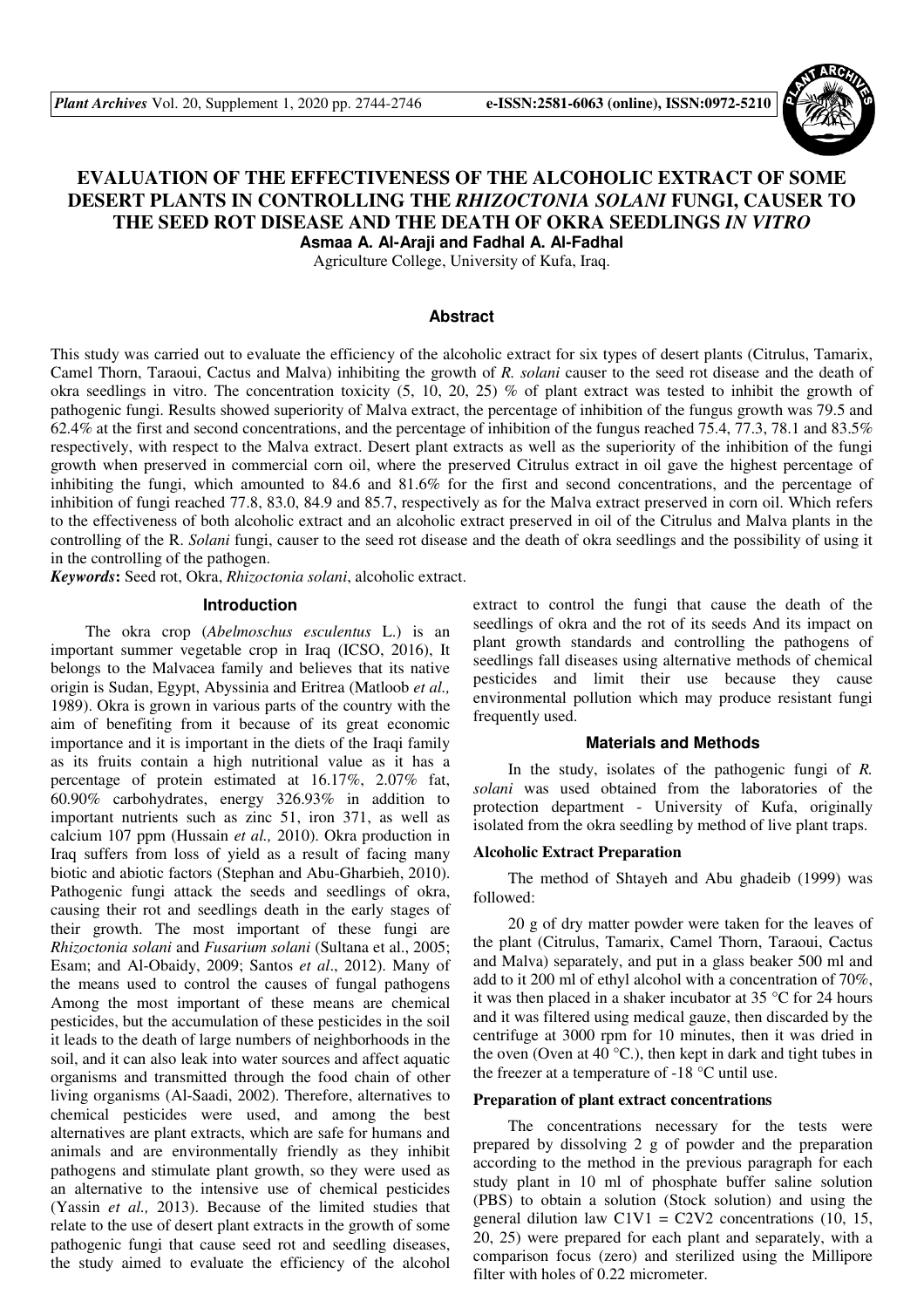Alcoholic extract effect test: The technology of the nutritional medium was used to study the toxic effect of alcoholic plant extracts where concentrations (0, 10, 15, 20, 25)% were used with the sterile PDA medium for each concentration used and for each plant extract separately and repeated each treatment 3 times and pollinated each dish with a 0.5 cm disk From the fungus R. solani, the comparison treatment was without extract and with three replicates as well and then incubated at a temperature of  $25 \pm 2$  ° C for a period of 5 days. The effect of the extracts on the studied fungi was tested by calculating the percentage of inhibition according to the Abbot equation for the inhibition, the Abbot equation by (Shaaban and Al-Mallah, 1993):

#### % of inhibition= Rate of fungal growth diameters in comparison - Rate of fungal growth diameters in treatment X100 Rate of fungal growth diameters in comparison

#### **Test the effect of alcoholic extract preserved in oil on the fungi used in the study in Petri dishes**

Nutritional medium technology was used to study the toxic effect of vegetable alcoholic extracts preserved in oil in concentrations (0, 10, 15, 20, 25)% with sterile PDA medium for each concentration used and for each plant extract separately and repeated each treatment 3 times and pollinated each dish with a diameter disk 0.5 cm from the fungi of *R. solani*. As for the comparison treatment, it was without extract and with three replicates as well, and then incubated at a temperature of  $25 \pm 2$  °C for a period of 5 days. The effect of extracts kept in oil on the studied fungi was tested by calculating the percentage of inhibition according to the inhibition equation.

#### **Statistical Analysis**

All the experiments of the study were carried out according to the complete randomized design (C.R.D) and the mean of the coefficients were compared according to the method of the least significant difference of L.S.D and at the probability level of 0.01 for the implemented laboratory experiments (Al-Rawi and Khalaf Allah, 2000), and the results were analyzed using the statistical analysis program (Genstat12th Edition).

#### **Results and Discussion**

Pathogenicity test The results of the pathogenic ability of *R. solani* isolates showed their ability to reduce germination rate of okra seedlings, reaching 40% compared to the control treatment of 100%, which indicates that this fungus has high pathogenicity and a role in the ability to cause infection and disease development. Where the fungi of *R. solani* attack the seeds of the host that leads to the killing of embryos, as well as the secretion of many enzymes that analyze cellulose and chitin, so the fungi of *R. solani* is one of the most important causes of seed rot and seedling death in the world (Agrios, 2007).

**Table 1 :** R pathogenicity test of fungi of *R. solani* 

| <b>Treatment</b>   | % Germination |
|--------------------|---------------|
| Rhizoctonia solani |               |
| Control            | ' 06          |
| $LSD=0.05$         | 16 03         |

**Effect of some desert plant extracts on the percentage of growth of** *Rizoctonia solani* **in Petri dishes:** 

# **The effect of alcoholic extract on the percentage of growth of** *R. solani*

The results indicate, as shown in Table (2), that there were no significant differences at the probability level of 0.05 among all the concentrations studied for the alcoholic extract  $(10, 15, 20, 25)\%$  and there was an inhibitory effect of the rate of concentrations according to the study results on the growth of pathogenic fungus *R. solani* as it became clear also the rate of extract of all studied plants had an inhibitory effect on the growth of the pathogenic fungi of *R. solani* where the rate of Citrulus plant extract and the rate of Malva plant extract exceeded the rest of the studied plants where the percentage of inhibition of the fungus reached 63.07% and 78.57%, respectively, when a study of the effect of interaction shows that the concentration of 10% for Citrulus and 25% for the Malva plant extract has given the highest rate of inhibition of the growth of fungi of *R. solani*, where the percentage of inhibition of 95.5% and 83.5% respectively. The effect of the alcoholic extract of plants on the growth of *R. solani* has been reported in many studies. Kareem (2000) found that the raw alcoholic extract of the flower buds of the carnation plant, with a concentration of 1000 ppm, was inhibiting the growth of the fungi of *R. solani*. It also indicated (Mazzola *et al*., 2001) that the use of powder and alcohol extract of the cauliflower and *Brassica oleracea capitata* leaves inhibited a number of fungi that caused the root rot of the broad bean plant, including the fungus *R. solani*.

#### **The effect of alcoholic preserved in oil on the percentage of growth of fungi of** *R. solani* **in Petri dishes**

## **The effect of preserved alcoholic extract in oil on the percentage of growth of fungi of** *R. solani*

The results of Table (3) indicate that there were no significant differences at the probability level of 0.05 between all concentrations studied for the alcoholic extract preserved in oil (10, 15, 20, 25)%, there was an inhibitory effect on the rate of concentrations according to the results of the study on the growth of pathogenic fungi of *R. solani*. It was also found that the extract rate of all studied plants had an inhibitory effect on the growth of the pathogenic fungi of *R. solani*, the rate of citrulus extract and the rate of citrulus extract were superior to the other studied plants, as the percentage of inhibition of the fungus reached 81.3% and 82.8%, respectively. When studying the effect of interaction, it was found that the concentration was 10% for citrulus extract and the concentration of 25% for the Malva plant extract gave the highest rate of inhibition of the growth of the fungi of *R. solani*, the percentage of inhibition amounted to 84.6% and 85.7%, respectively. (Kosalec *et al*., 2005) indicated that there were significant differences between the effect of anise extracts and feverfew oil against the fungal skin and yeasts as anise oil appeared inhibitory efficacy against these fungi compared to aqueous extracts. Inhibition of fungi has been indicated by storing the extract in oil in several sources, (Batta, 2016) and (Mcclatchie *et al*., 1994).